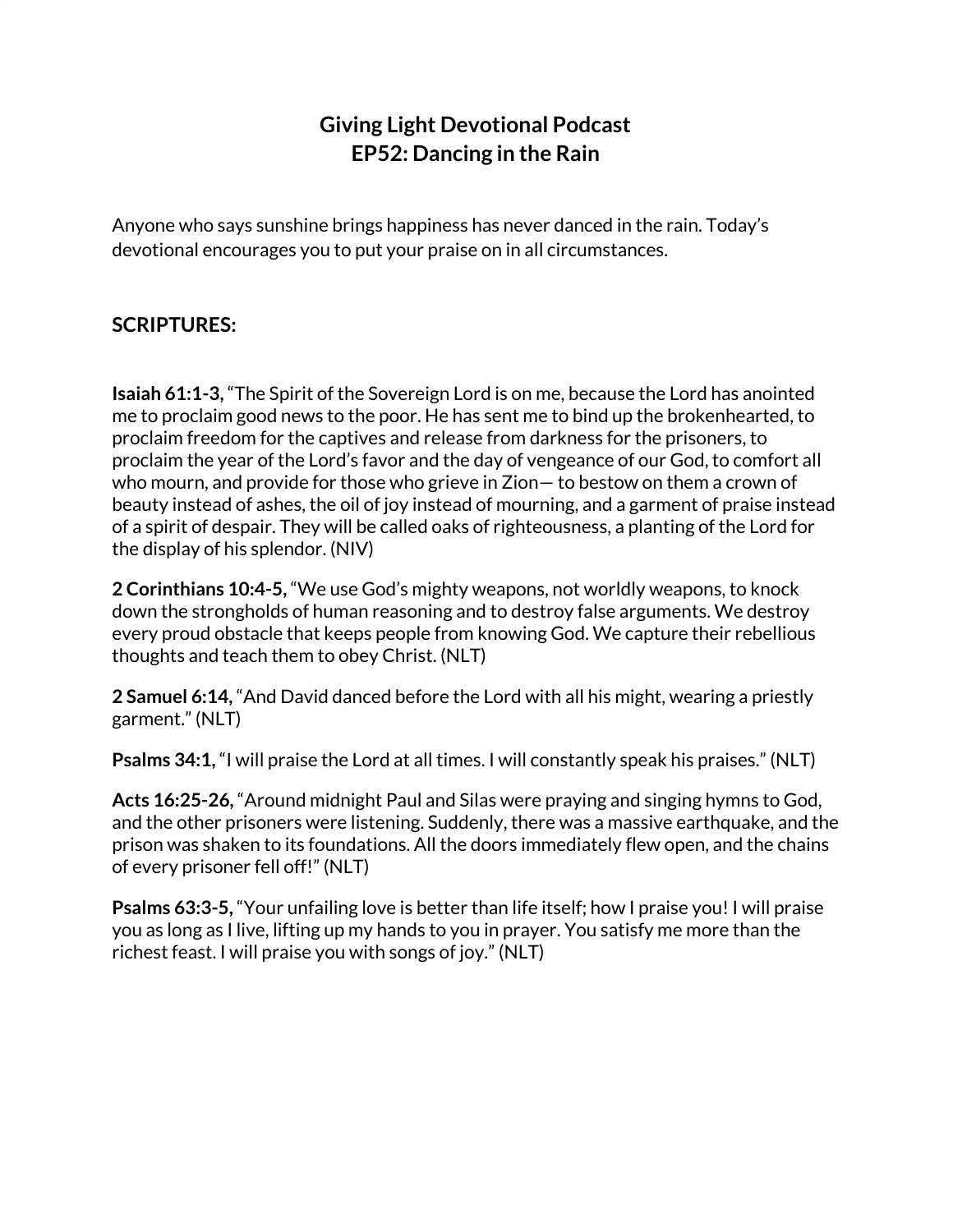#### **QUESTIONS:**

1. Reflect on a time when the Lord challenged your attitude. Write down the truths that were revealed. 2. Why is it important to praise God in all circumstances? 3. Do you think complaining is an enemy of praise? Why or why not? 4. What are some specific actions we can take to put on the garment of praise (i.e. dancing, shouting).